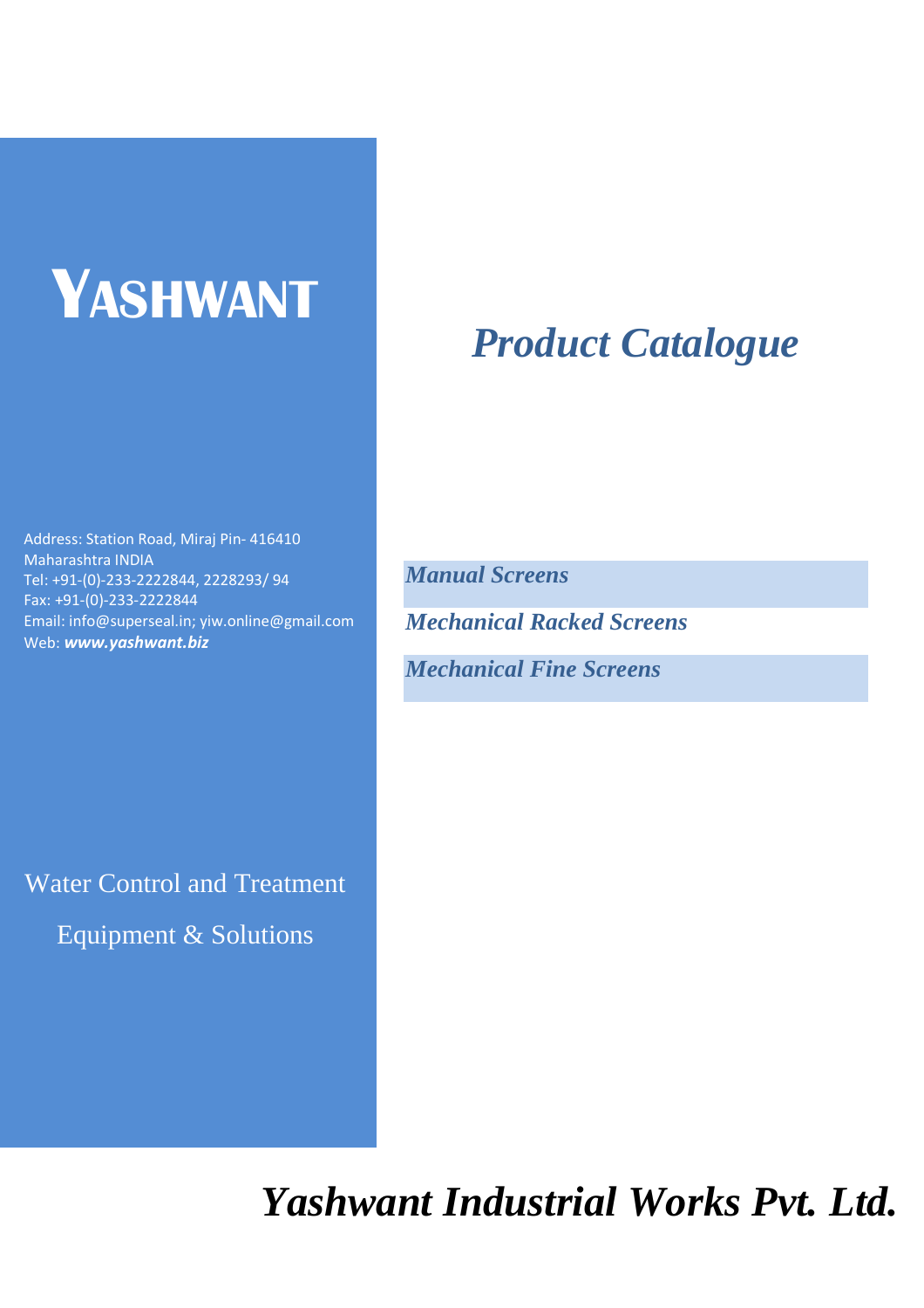## **www.yashwant.biz**

The screen is typically installed in a pumping station or at the inlet of sewage or water treatment plants. The retained solids are then extracted by means of a cable driven manual raking system which lifts the solids outside the channel and discharges into a hopper.

**Manual Screens** 

To prevent material too coarse from reaching the travelling band screens, bar screens may be used in two stages where the first screen with wider bar spacing remove bulky solids; a second bar screen with smaller bar spacing then remove debris still coarse enough to clog travelling band screens installed downstream for finer screening. bar screens may be used in two stages where the first screen<br>ler bar spacing remove bulky solids; a second bar screen with<br>bar spacing then remove debris still coarse enough to clog e the channel and discharges into a hopper.<br>
terial too coarse from reaching the travelling band<br>
eens may be used in two stages where the first screen<br>
spacing remove bulky solids; a second bar screen with<br>
cing then remo

Filtration at the first stage of sewage water intake system is done by variety of Bar screens.

> Bar screens can be categorized according to various **properties:**

*1. Removable Type:* Screen can be removed & replaced from Frame.

*2. Fixed Type:* Screen is fixed to the channel or opening. This cannot be removed. be removed & replaced f<br>the channel or opening.<br>**••**<br> **••**<br>
ce between two bars is

- **1. Curved/ Hyperbolic Fine screen 2. Flat Fine Screen** 
	-
- **1. Fine Screens-** Generally distance between two bars is
- **2. Medium Screen-** Generally distance between two bars is
- **3. Coarse Screen-** Generally distance between two bars is



1. Wedge Type Bar Screen: Easy to clean & lesser maintenance

2. **Straight/ Flat type Bar screen**



Static Screens are known for Low installation and operating cost & High capacity per unit area of screen.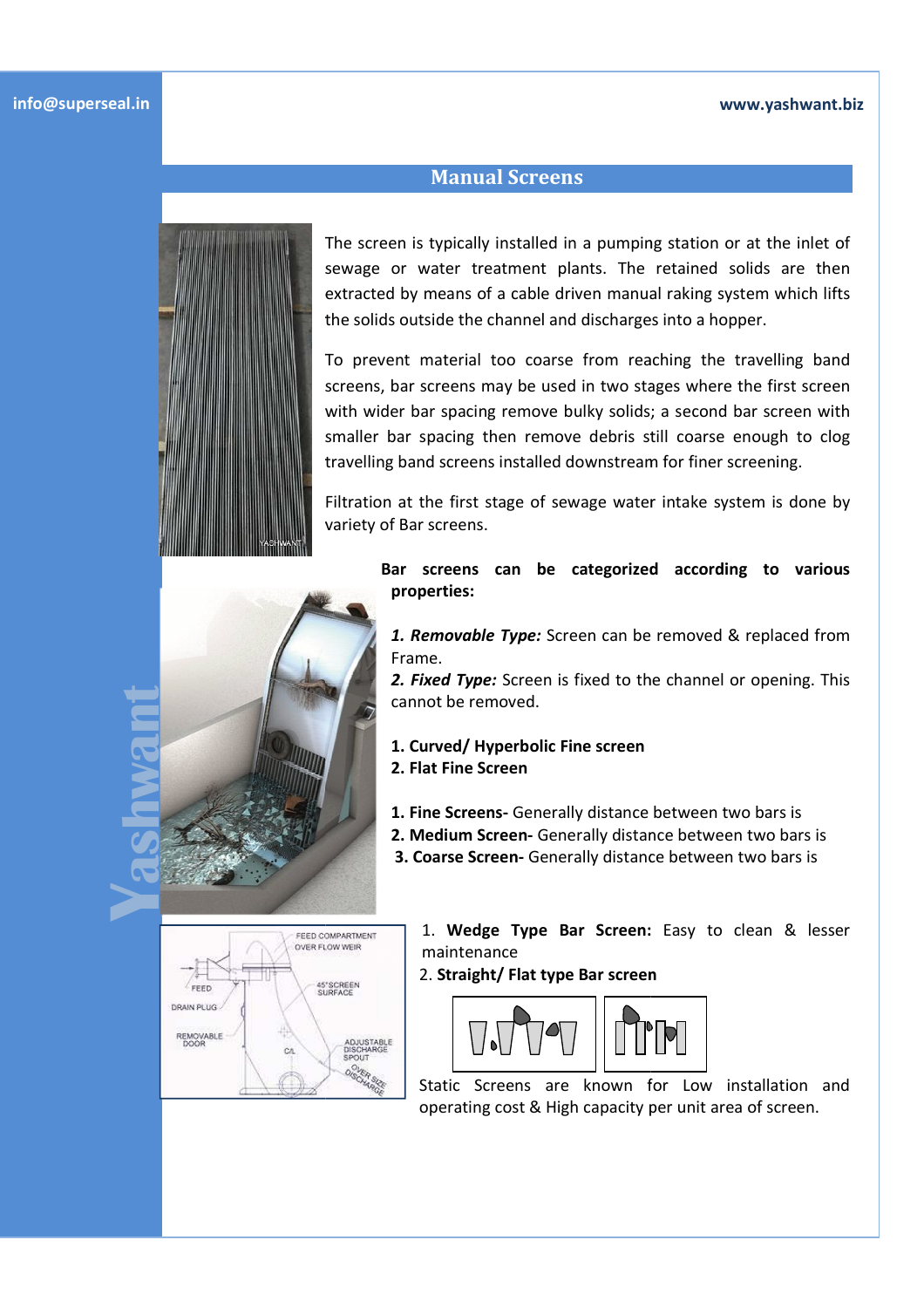## **www.yashwant.biz**

**Yashwant**

## **Mechanical Bar Screens- Raked/ Linear Type**



Mechanical screen with rakes of bar vertical way and linear in motion. They are installed in the wastewater channel with angle of 70 - 75°. The equipment consists of screen, motorreducer, base frame, chain mechanism, rake and rake cleaning system. The motion is conveyed to the rakes with the help of the chain mechanism. Number of the rakes depends on to the depth of channel and in the consequence of the length of the screen.

The smooth running, endless track system employs a geardriven cleaning rake to carry screenings from the submerged bar rack to a discharge chute for removal – without the use

of chains, sprockets, cables or any underwater moving parts.

*Applications-* STP headwork: protect downstream equipment, Pumping stations; flood control; Water intake for remove large debris; Ideal for both municipal and industrial use.

**Benefits:** Above water operation, No submerged moving parts; Flexible & customized design, Heavy duty, wide range, Positive screening discharge.